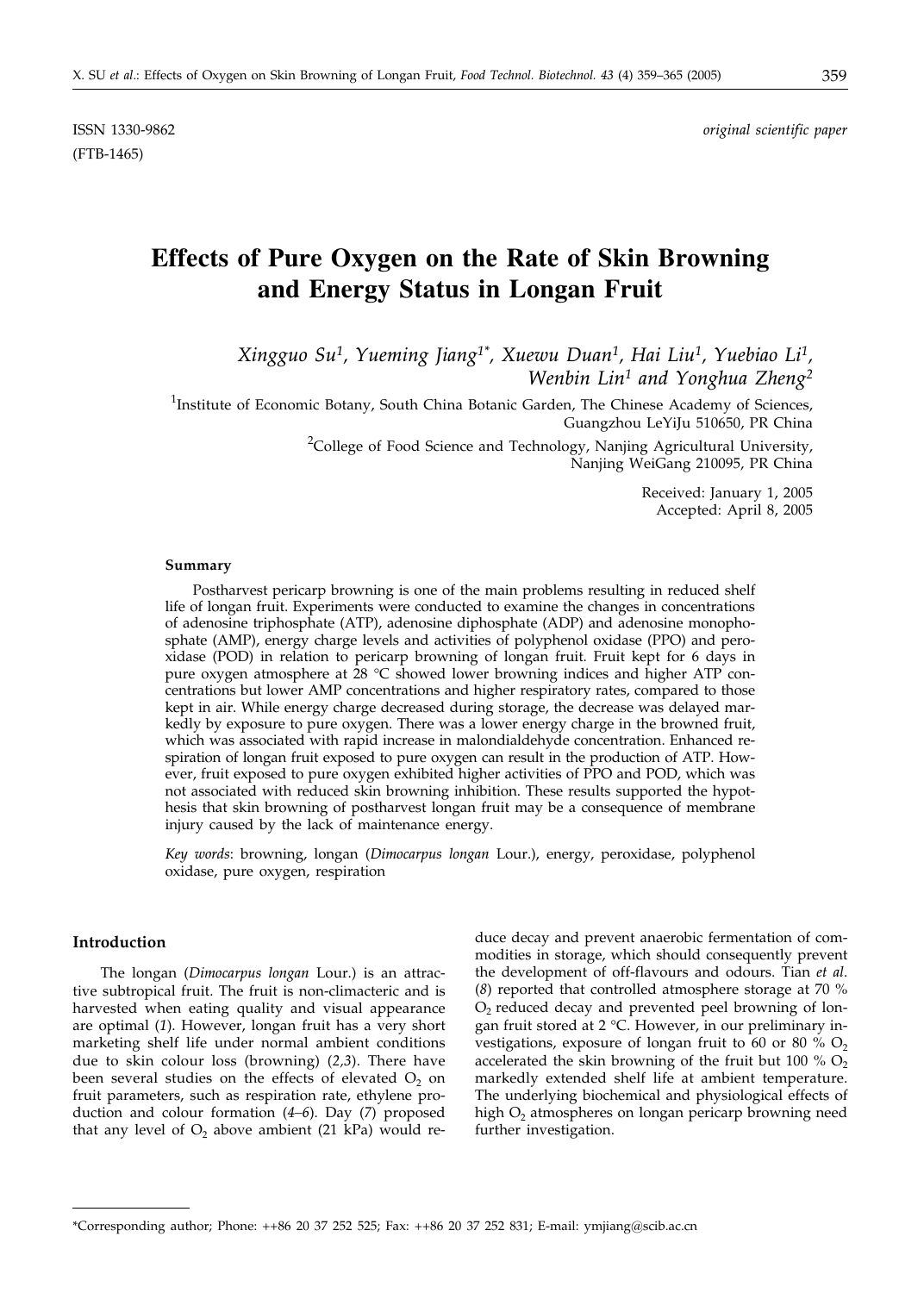Tissue browning has been attributed to oxidation of phenolic compounds resulting from the loss of membrane compartmentation. Lipids are essential components of plant cell membranes, and the involvement of adenylate nucleotides in fatty acid biosynthesis of membrane lipids is well established (*9,10*). While adenosine triphosphate participates in fatty acid synthesis, malondialdehyde (MDA) is a major product of membrane fatty acid oxidation and can act as a suitable index of membrane integrity (*11*). MDA can be formed by peroxidation of fatty acids with resulting free radicals during fruit senescence (*12*). It was reported that exposure of plant tissues to high  $O<sub>2</sub>$  atmospheres may stimulate, inhibit or may not affect MDA formation (*13–15*). Changes in membrane lipid components and associated alteration of biophysical and biochemical membrane properties may result in cellular decompartmentation (*16*). Saquet *et al.* (*17*) found that the delay in flesh browning of Conference pears stored under delayed controlled atmosphere conditions was associated with higher ATP concentrations that might maintain membrane integrity in the cells of fruit tissue. Thus, it was suggested that fruit browning may be a consequence of membrane injury caused by a lack of maintenance energy.

The involvement of PPO and POD in longan pericarp browning has been established (*2,3,18*). Previous studies indicated that sulphur fumigation and chitosan coating inhibited activities of PPO and POD and, thus, delayed skin browning of longan fruit (*19,20*). Therefore, delaying or inhibiting enzymatic oxidation could be an important means to extend storage life and maintain quality of longan fruit.

There are no published data on the effects of high O<sub>2</sub> concentrations on energy production related to fruit skin browning. Moreover, it is unclear if exposure of plant tissues to pure oxygen enhances or inhibits MDA formation caused by membrane lipid peroxidation. The objective of this study was to investigate effects of pure oxygen on skin browning inhibition, MDA formation and activities of PPO and POD, in association with tissue energy status, of harvested longan fruit.

## **Materials and Methods**

#### *Plant materials and treatments*

Longan fruit (*Dimocarpus longan* Lour.) cv. Shixia at 90 % maturation were obtained from a commercial orchard in Guangzhou. Fruit were selected for uniformity, shape, colour and size, and any blemished or diseased fruits were discarded. Sixty individual fruits were put into a 4.5-L glass jar as one replicate. There were six replicates per treatment in a flow-through gas system. Pure oxygen gas was supplied by Guangzhou Gas Factory (China). The fruit samples were continuously kept in humidified air (control) or pure  $O_2$  at 0 %  $CO_2$  for up to 6 days at 28 °C and 80–90 % relative humidity (RH). The initial concentration of  $O_2$  in the jars was verified using an O<sub>2</sub> and CO<sub>2</sub> detector (Model CYES-II, Shanghai Scientific Instruments). In this study the concentration of  $CO<sub>2</sub>$  was <0.002 % because a continuous gas flow system was used. Fruit from each replicate of each treatment removed after being held for 2, 4 and 6 days was

immediately assessed. Prior to exposure to pure  $O<sub>2</sub>$  atmosphere, 60 fruits were sampled and then used for 0 day assessments. After 2, 4 and 6 days of storage, 20 fruits were removed from each jar and then used for measurements of respiration rate and concentrations of ATP, ADP, AMP and MDA. During the experimental period, all experiments for the fruit kept in air and pure oxygen were maintained at 28  $^{\circ}$ C and 80–90 % RH. The experiments were conducted in two sequential years. A similar result in the inhibition of the skin browning of longan fruit was obtained from the two experiments. The data from the experiment in 2003 are presented.

## *Skin browning evaluation*

Fruit browning was assessed by measuring the extent of the total browned pericarp area on 60 individual fruits using the following visual appearance scale (*2*): 1  $=$  no browning (excellent quality);  $2 =$  slight browning; 3  $=$  <1/4 browning; 4 = 1/4-1/2 browning; 5 = >1/2 browning (poor quality). The browning index was calculated as  $\Sigma$ (browning scale  $\times$  proportion of corresponding fruit within each class). Fruit evaluated at a higher index than 2.0 (browning index) was considered to be unacceptable for visual marketing quality. In this study, skin browning of longan fruit does not mean entirely the loss of pulp eating quality, but, in practice, it reduces its commercial value (*2*).

#### *Respiration rate measurement*

For respiration rate measurement, 30 fruits (about 400 g) were sealed in a 2.3-L airtight glass jar for 2 h, with 3 replicates. A 1 mL of headspace gas sample was withdrawn with a gas-tight hypodermic syringe and analysed by gas chromatography (Shimadzu GC-9A) equipped with alumina packed with 80-100 mesh in a copper column (457.2  $\times$  3.175 mm) and a thermal conductivity detector  $(21)$ .  $CO<sub>2</sub>$  concentration was calibrated with a known standard  $CO<sub>2</sub>$  gas (20 mL/L), while respiratory rate was expressed as mg  $CO<sub>2</sub>/h/kg$  (fresh weight, FW).

# *Determinations of ATP, ADP and AMP concentrations*

ATP, ADP and AMP were extracted by the method of Ozogul *et al.* (*22*). Pericarp tissue (5 g) from 30 fruits was homogenized with 25 mL of 0.6 M perchloric acid for 1 min in an ice bath. The extraction mixture was then centrifuged for 10 min at 3000  $\times$  g at 4 °C. A volume of 10 mL of supernatant was taken and then quickly adjusted to pH=6.5 with 1 mol/L of KOH. The supernatant was allowed to stand for 30 min in an ice bath to precipitate most of the potassium perchlorate, which was then removed by centrifugation at 10 000  $\times$  g for 5 min. The supernatant was collected for measurements of ATP, ADP and AMP concentrations. Separation and determination of ATP, ADP and AMP were performed by high performance liquid chromatograph (HPLC, Beckman Gold 125) using a Nucleosil 100-5  $C_{18}$  column (4.6  $\times$ 250 mm). The elution consisted of a linear gradient program from 0 to 25 % acetonitrile in a solution ( $pH=7.0$ ) of 0.06 mol/L of  $K_2HPO_3$  and 0.04 mol/L of  $KH_2PO_3$  for 5.3 min and then returned to 0 % acetonitrile in 0.06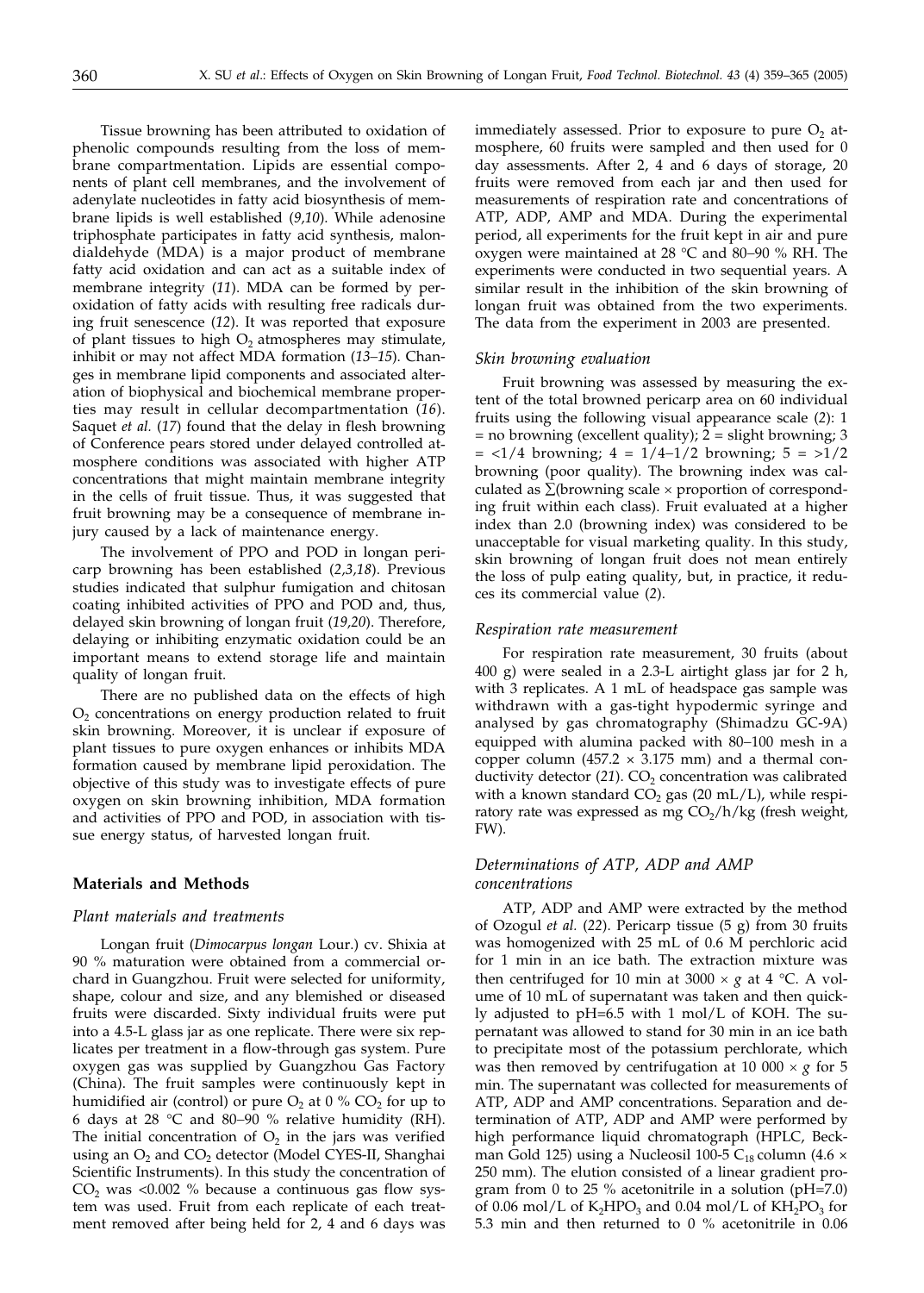mol/L of K<sub>2</sub>HPO<sub>3</sub> and 0.04 mol/L of KH<sub>2</sub>PO<sub>3</sub> (pH=7.0) for 0.7 min. The flow rate was 1.2 mL/min. Sample of  $20 \mu L$  was injected into the HPLC system for the analysis of ATP, ADP and AMP concentrations. The identification of individual ATP, ADP and AMP in the HPLC analysis was made after the addition of known standards based on comparisons of the retention time. The concentrations of ATP, ADP and AMP were calculated as peak areas  $\times$  response factors. In this study, there was about 94 % recovery of the standards tested. The energy charge was calculated as

$$
\frac{\text{[ATP]} + 0.5\text{[ADP]}}{\text{[ATP]} + \text{[ADP]} + \text{[AMP]}} \times 100
$$

All the results in this study were reported on a fresh weight basis.

#### *MDA determination*

Pericarp tissue (5 g) from 30 fruits was homogenised with 25 mL of 50 g/L trichloroacetic acid (TCA) and centrifuged for 10 min at  $4000 \times g$ . The supernatant was collected to determine MDA concentration. MDA assay was performed by the method of Guidi *et al.* (*23*) with minor modifications. Thiobarbituric acid (TBA) reactivity was determined by adding 2.5 mL of 0.5 % TBA in 15 % TCA to 1.5 mL of the supernatant. The reaction solution was held for 20 min in a boiling water bath, then cooled quickly and finally centrifuged at  $4000 \times g$ for 10 min to clarify the solution. Absorbance was measured at 532 nm and corrected for non-specific turbidity by subtracting the absorbance at 600 nm. The MDA concentration was calculated with a molar absorption coefficient of 1.55 nmol/L/m on a fresh weight basis by the method of Guidi *et al.* (*23*).

# *Extraction and assays of PPO and POD activities*

Fruit peel tissue  $(5 g)$  from 15 fruits was homogenized in 20 mL of 0.05 mol/L phosphate buffer (pH=6.8) and 0.5 g of polyvinylpyrrolidone (insoluble) at 4  $^{\circ}$ C. After filtration of the homogenate through a cotton cloth, the filtrate was centrifuged at 19 000  $\times$  g for 20 min at 4 °C. The supernatant was then collected as the crude enzyme extract. PPO activity was assayed by measuring the oxidation of 4-methylcatechol as the substrate according to the method of Jiang (*24*). One unit of enzyme activity was defined as the amount that caused a change in absorbance of 0.001 absorbance units per minute.

POD was extracted by homogenising the fruit pericarp  $(5 \text{ g})$  from 15 fruits with 10 mL of 0.05 mol/L phosphate buffer (pH=7.0) and 0.5 g of polyvinylpyrrolidone (insoluble). The homogenate was centrifuged for 20 min at 16 000  $\times$  *g* and 4 °C and then the supernatant was collected as the crude enzyme extract. POD activity, with guaiacol as a substrate, was assayed by the method of Zhang *et al.* (*25*) in a reaction mixture (3 mL), containing 25  $\mu$ L of enzyme extract, 2.725 mL of 0.05 mol/L phosphate buffer (pH=7.0), 0.1 mL of 1 %  $H_2O_2$  and 0.15 mL of 4 % guaiacol. The increase in absorbance at 470 nm due to the guaiacol oxidation was recorded for 2 min. Definition of one unit of the enzyme activity was the same as for PPO.

Protein content was determined according to the method of Bradford (*26*) with bovine serum as the standard.

# *Data handling*

In all experiments, fruits were arranged in a completely randomized design, and each treatment comprised of 60 individual fruits for evaluations of skin browning and three replicates for measurements of respiration rate, concentrations of ATP, ADP and AMP, activities of PPO and POD, and MDA content. Data were subject to analysis of variance (ANOVA) using Genstat Version 5. Least significant differences were calculated to compare data mean values at the 5 % level.

#### **Results**

#### *Skin browning*

The browning index of longan fruit pericarp increased slowly within the first 2 days and then quickly over the next two days at 28  $°C$  (Fig. 1). When storage time was extended to 4 days, the initial colour of fruit kept in air had largely disappeared, with a browning index of 2.7, and the fruit had unacceptable visual marketing quality. The pure oxygen treatment markedly extended visual marketing life of longan fruit in terms of browning index (Fig. 1). Fruit kept for 4 and 6 days in pure oxygen had browning indices of 1.6 and 2.8, respectively. The difference in the browning index between the fruit stored in air and pure oxygen for 4 and 6 days at 28  $^{\circ}$ C was significant (p=0.01).



**Fig. 1.** Effects of pure oxygen treatment on browning index of harvested longan fruit during 6-day storage at 28 °C. Vertical bars indicate standard errors of the means where they exceed the symbol size.  $\bullet$ , air;  $\circ$ , pure oxygen

#### *Respiration rate*

Exposure of longan fruit to pure oxygen markedly enhanced respiration rate over the first 2 days of storage, which then stayed relatively high (Fig. 2A). Fruits kept in air did not significantly change in their respiration rate over the first 2 days of storage, and the respiration rate maintained at lower level throughout the experiment. There were significant differences in the respiration rates between the fruits kept in air and those kept in pure oxygen during the experiment.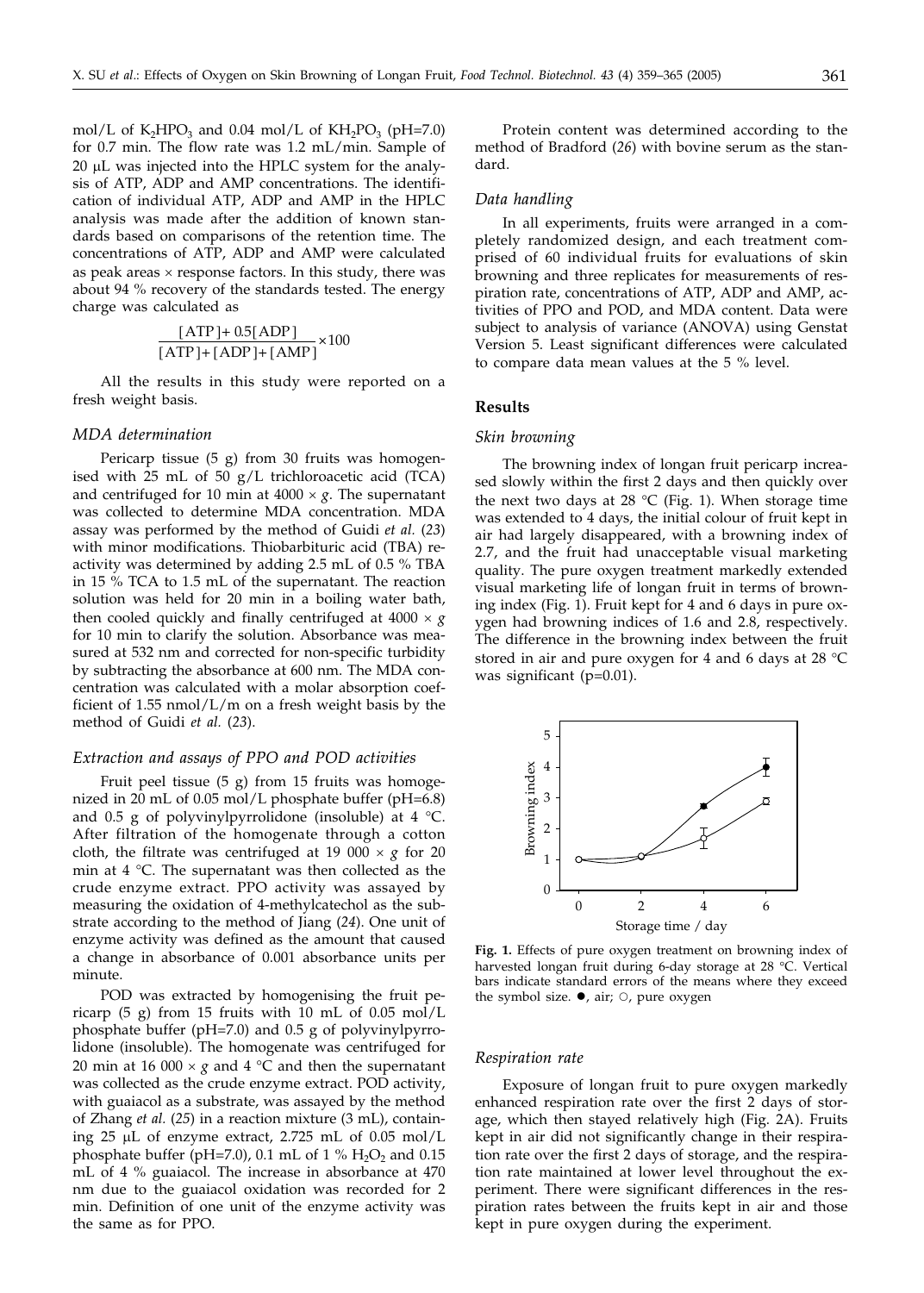

**Fig. 2.** Effects of pure oxygen treatment on respiratory rate (A), MDA concentration (B) and activities of PPO (C) and POD (D) of harvested longan fruit during 6-day storage at 28 °C. Vertical bars indicate standard errors of the means where they exceed the symbol size.  $\bullet$ , air;  $\circ$ , pure oxygen

#### *MDA concentration*

MDA concentration in longan fruit pericarp tissues exhibited a tendency to increase as storage time progressed (Fig. 2B). The MDA concentration of control fruit increased within 2 days, then decreased a little, and finally increased rapidly after 4 days of storage. The pure oxygen treatment delayed the increase in the MDA concentration. Furthermore, fruit kept for 2 or 6 days in pure oxygen had a significantly lower MDA concentration, compared to those kept in air.

# *PPO and POD activities*

PPO activity in control longan fruit decreased slowly over the 2 days of storage and then decreased rapidly (Fig. 2C). Fruit exposed to pure oxygen atmosphere exhibited a higher PPO activity compared to those kept in air. A similar effect of pure oxygen treatment on POD activity compared to that on PPO activity was observed (Fig. 2D). There were significant differences in the activities of PPO and POD between the fruit stored in air and in pure oxygen for 4 and 6 days.

# *ATP, ADP and AMP concentrations and energy charge*

There were high ATP and ADP concentrations and energy charge level, but low AMP concentration, in longan fruit at harvest (Fig. 3).

ATP concentrations in pericarp tissues decreased rapidly within 2 days of storage and then were maintained at relatively low level. Similarly, ADP concentrations decreased markedly. AMP concentrations increased with storage time. Fruit kept in pure oxygen exhibited generally higher ATP concentrations and energy charge level during the experimental period. Significant differences at the 5 % level in the concentrations of ATP, ADP and AMP and the energy charge levels existed between the fruit kept in air and pure oxygen after 6 days of storage, which was associated well with browning index (Fig. 1). Moreover, the significant difference in the energy charge levels between control fruit and pure oxygen-treated fruit was more evident.

#### **Discussion**

Application of high oxygen atmospheres to inhibit browning has been reported when pure oxygen was applied to sliced apple fruit (*27*) and shredded lettuce (*28*). Similarly, we found that exposure of longan fruit to pure oxygen markedly inhibited skin browning (Fig. 1). Tian *et al.* (8) reported that 70 %  $O_2$  plus high  $CO_2$  was effective in preventing peel browning of longan fruit stored at  $2 °C$ , compared to modified atmosphere packaging storage. They did not investigate 100  $\%$  O<sub>2</sub> effects. However, in our preliminary investigation, exposure of longan fruit to 60 or 80 %  $O_2$  accelerated skin browning of the fruit at 28  $\degree$ C (unpublished data). Different response of longan fruit to high  $O<sub>2</sub>$  concentrations may be due to different storage conditions.

Membrane deterioration leads to decompartmentation of enzymes and substrates, and thus is an inherent feature of senescence (*16*). Availability of energy of fruit tissue delayed the senescence process and maintained cellular compartmentation (*29*). Saquet *et al.* (*17*) and Veltman *et al.* (*30*) suggested that membrane damage could be induced by ATP deprivation. While involvement of ATP in biosynthesis of fatty acids in membrane lipids is well established (*9,10,31*), enhanced free radical production needs to be scavenged by enzymatic and non-enzymatic processes to maintain cell homeostasis (*32,33*). Furthermore, Saquet *et al.* (*17, 29*) suggested that high concentrations of ATP in pear fruit are likely to have resulted from elevated respiration. In this study, the enhanced respiration of longan fruit exposed to pure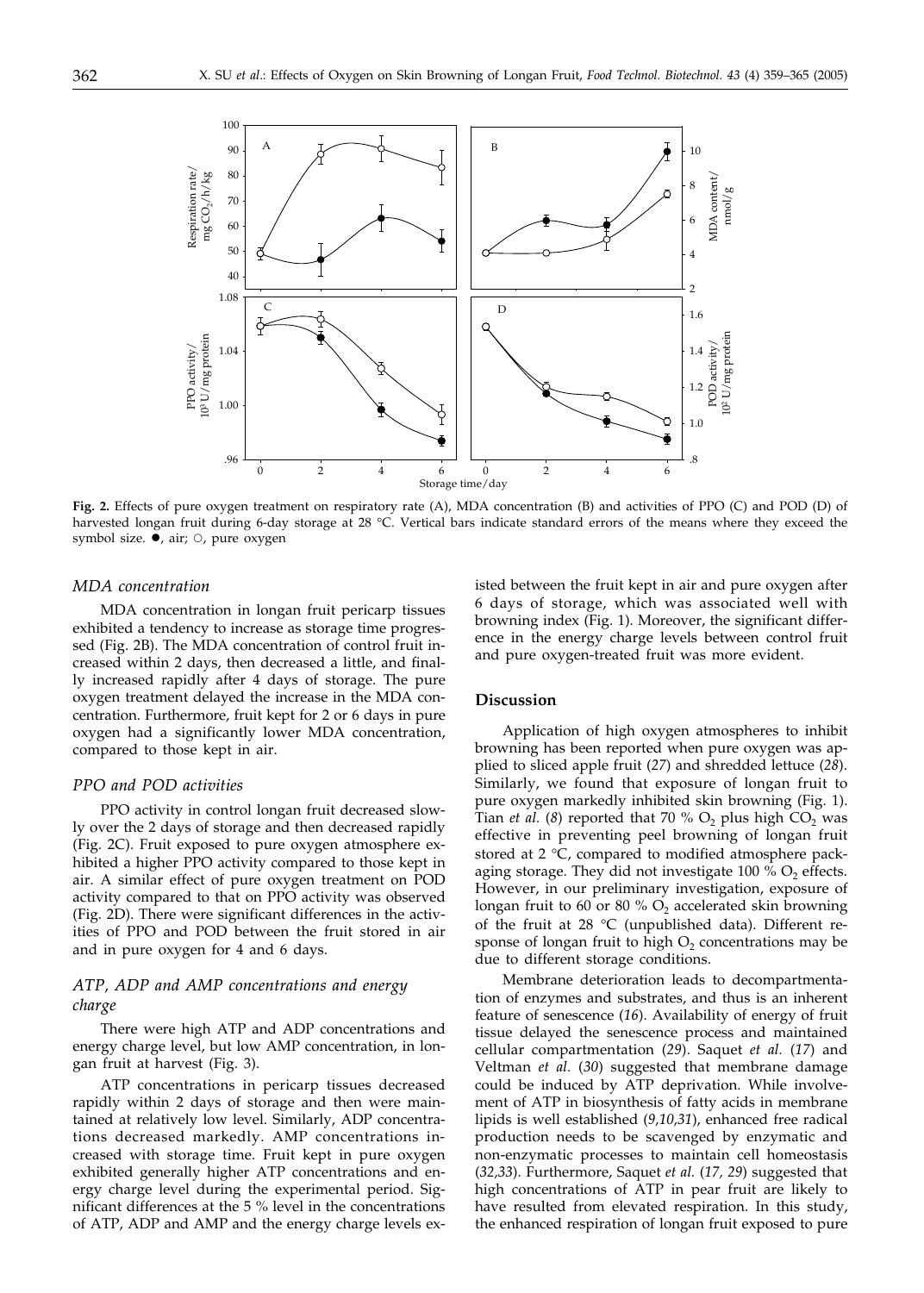

**Fig. 3.** Effects of pure oxygen treatment on the concentrations of ATP (A), ADP (B) and AMP (C), and energy charge (D) of harvested longan fruit during 6-day storage at 28 °C. Vertical bars indicate standard errors of the means where they exceed the symbol size.  $\bullet$ , air;  $\circ$ , pure oxygen

oxygen apparently contributed to a significantly higher level of energy charge, which was associated with reduced skin browning index, compared to those exposed to air (Figs. 1 and 3D). The study supports the hypothesis that skin browning of harvested longan fruit may be a consequence of membrane damage caused by a lack of maintenance energy.

MDA is formed by peroxidation of fatty acids with resulting free radicals during fruit senescence (*12*), as a major product of membrane fatty acid oxidation. MDA can act as a suitable index of membrane integrity (*11, 34*). In this study, MDA concentration instead of membrane leakage rate was measured because preparation for skin disc of longan fruit, due to abrupt rupture, may influence the measurement of the leakage. The other advantage of MAD analysis is better understanding of the effect of pure oxygen treatment on the formation of fatty acid peroxidation. This investigation exhibited that the pure oxygen treatment evidently delayed the accumulation of MDA (Fig. 2B). As previous studies showed that exposure of plant tissues to high  $O_2$  atmospheres may stimulate, inhibit or may not affect MDA formation (*13* 15), the role of high  $O_2$  atmospheres in the MDA formation is still unclear and it requires further investigation.

Involvement of PPO and POD in enzymatic browning of longan fruit is generally accepted (*2,3,18*). PPO and POD catalyze the oxidation of phenolics to quinines and then condense tannins to brown polymers. The initiation of the enzymatic browning depends largely on the loss of compartmentation of enzymes and substrates. In this study, there were high activities of PPO and POD in longan fruit at harvest, but no skin browning occurred while high ATP production and low MDA content were observed, which further supports the hypothesis that the loss of compartmentation of enzymes and substrates was the key factor for the enzymatic browning reaction of plant tissues. Thus, reduced skin browning of longan fruit by pure oxygen treatment could be accounted for maintenance of compartmentation of enzymes and substrates by enhanced respiration and ATP production. Similar results were found in reduced browning associated with enhanced ATP production of litchi fruit exposed to pure oxygen atmosphere (*35*).

In conclusion, application of pure oxygen significantly prevented pericarp browning of harvested longan fruits. Exposure of longan fruits to pure oxygen enhanced respiration rate, maintained high levels of ATP and energy charge, reduced lipid peroxidation and delayed decompartmentation of PPO and POD, and their substrates.

#### *Acknowledgements*

The financial support provided by National Natural Science Foundation of China (No. 30170661, 30425040 and 30310203103) and International Foundation for Science (E/2265-3) is greatly appreciated.

#### **References**

- *1.* R.E. Paull, N.J. Chen, Changes in longan and rambutan during postharvest storage, *Hortscience, 22* (1987) 1303 1304.
- *2.* Y.M. Jiang, Y.B. Li, Effects of chitosan coating on postharvest life and quality of longan fruit, *Food Chem. 73* (2001) 139-143.
- *3.* Y.M. Jiang, Z.Q. Zhang, D.C. Joyce, S. Ketsa, Postharvest biology and handling of longan fruit (*Dimocarpus longan* Lour.), Postharvest Biol. Technol. 26 (2002) 241-252.
- *4.* A. Amanatidou, E.J. Smid, L.G.M. Gorris, Effect of elevated oxygen and carbon dioxide on the surface growth of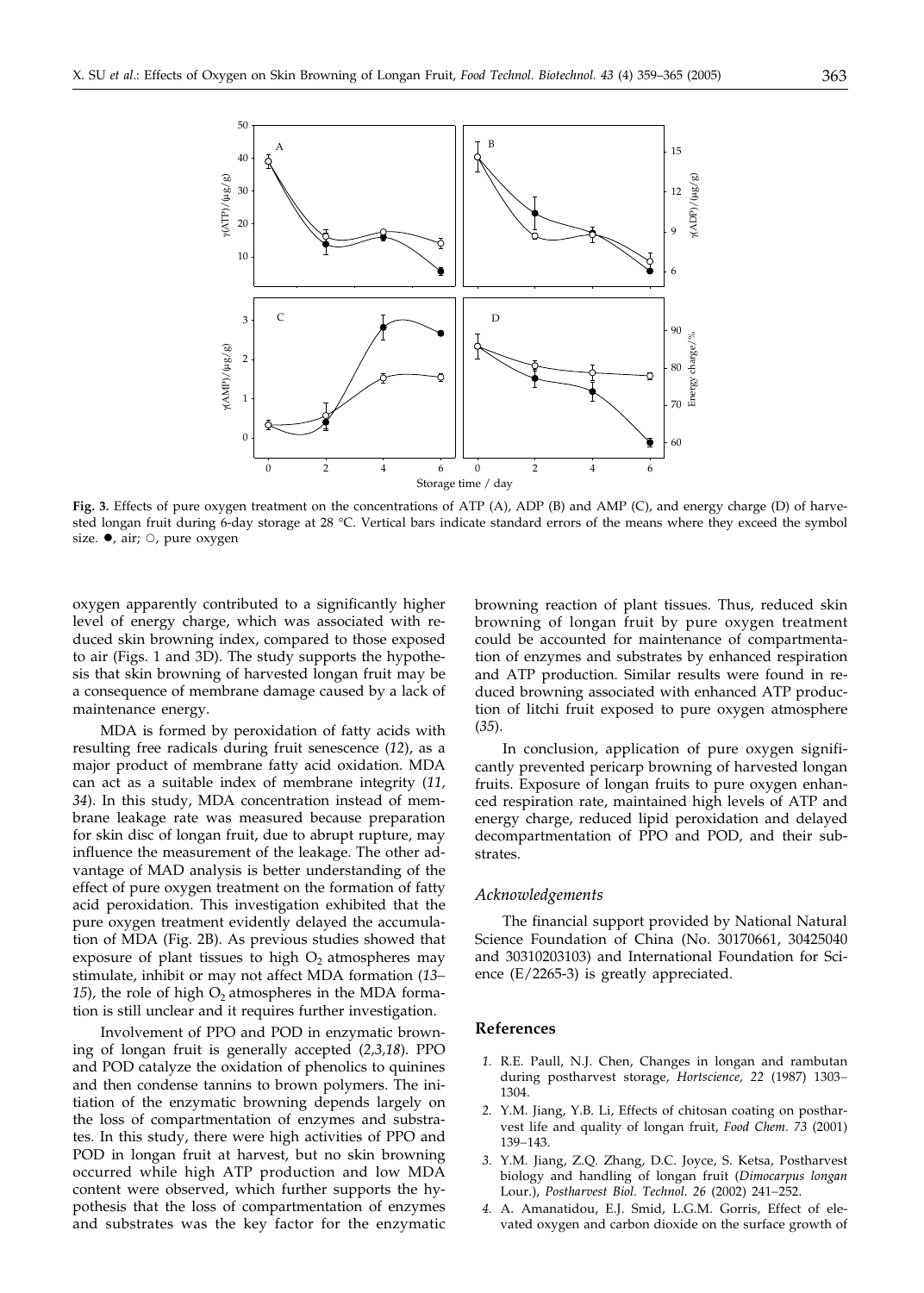vegetable-associated microorganisms, *J. Appl. Microbiol. 86* (1999) 429-438.

- *5.* A.A. Kader, S. Ben-Yehoshua, Effects of superatmospheric oxygen levels on postharvest physiology and quality for fresh fruits and vegetables, *Postharvest Biol. Technol. 20*  $(2000)$  1-13.
- *6.* A.L. Wszelaki, E.J. Mitcham, Effects of superatmospheric oxygen on strawberry fruit quality and decay, *Postharvest Biol. Technol. 20 (2000) 125-133.*
- *7.* B.P.F. Day, High oxygen modified atmosphere packaging for fresh prepared produce, *Postharvest News Inf. 7* (1996)  $31 - 34.$
- *8.* S.P. Tian, Y. Xu, A.L. Jiang, Q.Q. Gong, Physiological and quality responses of longan fruits to high  $O<sub>2</sub>$  and high CO2 atmospheres in storage, *Postharvest Biol. Technol. 24*  $(2002)$  335-340.
- *9.* D.J. Brown, H. Beevers, Fatty acid of rice coleoptiles in air and anoxia, *Plant Physiol. 84* (1987) 555-559.
- *10.* J.L. Harwood, Fatty acid metabolism, *Annu. Rev. Plant* Physiol. Plant Mol. Biol. 39 (1988) 101-138.
- *11.* R.S. Dhindsa, Drought stress enzymes of glutathione metabolism, oxidation injury and protein synthesis in *Tortula ruralis*, *Plant Physiol.* 95 (1991) 648-650.
- *12.* R. Voisine, L.P. Vezina, C. Willemot, Modification of phospholipids catabolism in microsomal membranes of -irradiated cauliflower (*Brassica oleracea* L.), *Plant Physiol.* 102 (1993) 213-218.
- *13.* P.R. Van Hasselt, S.C. Wah, J.M. Anderson, Short-term treatment of pea leaves with supplementary UV-B at different oxygen concentrations: Impacts on chloroplast and plasma membrane bound processes, *Plant Sci.* 120 (1996) 1-9.
- *14.* M. Cherif, Y. Tirilly, R.R. Belanger, Effect of oxygen concentration on plant growth, lipid peroxidation, and receptivity of tomato roots to *Pythium F* under hydroponic conditions, *Eur. J. Plant Pathol.* 103 (1997) 255-264.
- *15.* Y.H. Zheng, C.Y. Wang, Superatmospheric oxygen and postharvest physiology of fresh fruits and vegetables, *Plant Physiol. Commun. 38 (2002) 92-97 (in Chinese).*
- *16.* A.G. Marangoni, T. Palma, D.W. Sanley, Membrane effects in postharvest physiology, *Postharvest Biol. Technol. 7* (1996) 193-217.
- *17.* A.A. Saquet, J. Streif, F. Bangerth, On the involvement of adenine nucleotides in the development of brown heart in 'Conference' pears during delayed controlled atmosphere storage, Gartenbauwissenschaft, 66 (2001) 140-144.
- *18.* Y.M. Jiang, Purification and some properties of polyphenol oxidase of longan fruit, *Food Chem. 66* (1999) 75–79.
- *19.* Z.L. Ji, D.M. Han, Z.X. Wu, Effect of sulphur dioxide fumigation on postharvest longan fruit cv. Shixia and its residues, *Chinese J. Trop. Crops, 20* (1999) 36–40 (in Chinese).
- 20. D.M. Han, Z.X. Wu, Z.L. Ji, Effect of SO<sub>2</sub> treatment on the oxidation and senescence of longan fruit, *J. Fruit Sci. 16* (1999) 24–29 (in Chinese).
- *21.* Y.M. Jiang, D.C. Joyce, A. Macnish, Extension of the shelf life of banana fruit by 1-methylcyclopropene in combina-

tion with polyethylene bags, *Postharvest Biol. Technol. 16* (1999) 187-193.

- *22.* F.A. Ozogul, K.D. Taylor, P.C. Qunantick, Y. Ozogul, A rapid HPLC determination of ATP-related compounds and its application to herring stored under modified atmosphere, *Int. J. Food Sci. Technol. 35 (2000)* 549-554.
- *23.* L. Guidi, M. Tonni, G.F. Soldatini, Effects of high light and ozone fumigation on photosynthesis in *Phaseolus vulgaris*, *Plant Physiol. Biochem. 38 (2000) 717-725.*
- *24.* Y.M. Jiang, Role of anthocyanins, polyphenol oxidase and phenols in lychee pericarp browning, *J. Sci. Food Agric. 80*  $(2000)$  305-310.
- *25.* Z.Q. Zhang, X.Q. Pang, X.W. Duan, Z.L. Ji, Y.M. Jiang, Role of peroxidase in anthocyanin degradation in litchi fruit pericarp, *Food Chem. 84* (2004) 601–604.
- *26.* M.M. Bradford, A rapid and sensitive method for the quantitation of microgram quantities of protein utilizing the principle of protein-dye binding, *Anal. Biochem. 72* (1976) 248-254.
- 27. C.W. Lu, R.M.A. Toivonen, Effect of 1 and 100 kPa O<sub>2</sub> atmospheric pretreatments of whole 'Spartan' apples on subsequent quality and shelf life of slices stored in modified atmosphere packages, *Postharvest Biol. Technol. 18* (2000) 99-107.
- *28.* H. Heimdal, B.F. Kuhn, L. Poll, L.M. Larsen, Biochemical changes and sensory quality of shredded and MA-packaged iceberg lettuce, *J. Food Sci. 60* (1995) 1265-1268.
- *29.* A.A. Saquet, J. Streif, F. Bangerth, Changes in ATP, ADP and pyridine nucleotide levels related to the incidence of physiological disorders in 'Conference' pears and 'Jonagold' apples during controlled atmosphere storage, *J. Hortic. Sci. Biotechnol. 75* (2000) 243-249.
- *30.* R.H. Veltman, I. Lenthéric, L.H.W. Van der Plas, H.W. Peppelenbos, Internal browning in pear fruit (*Pyrus communis* L. cv. Conference) may be a result of a limited availability of energy and antioxidants, *Postharvest Biol.* Technol. 28 (2003) 295-302.
- *31.* J. Ohlrogge, J. Browse, Lipid biosynthesis, *Plant Cell, 7* (1995) 957-970.
- *32.* V.S. Trippi, X. Gidrol, A. Pradet, Effects of oxidative metabolism and senescence in oat leaves, *Plant Cell Physiol. 30*  $(1989)$  157-162.
- *33.* A. Rawyler, D. Pavelic, C. Gianinazzi, J. Oberson, R. Brandle, Membrane lipid integrity relies on a threshold of ATP production rate in potato cell cultures submitted to anoxia, *Plant Physiol.* 120 (1999) 293-300.
- *34.* C. Bailly, A. Benamar, F. Corbineau, D. Côme, Changes in malondialdehyde content and in superoxide dismutase, catalase and glutathione reductase activities in sunflower seeds as related to deterioration during accelerated ageing, *Physiol. Plant. 97* (1996) 104–110.
- *35.* X.W. Duan, Y.M. Jiang, X.G. Su, H. Liu, Y.B. Li, Z.Q. Zhang, Y.H. Zheng, W.B. Jiang, Role of pure oxygen treatment in browning of litchi fruit after harvest, *Plant Sci. 167*  $(2004)$  665-668.